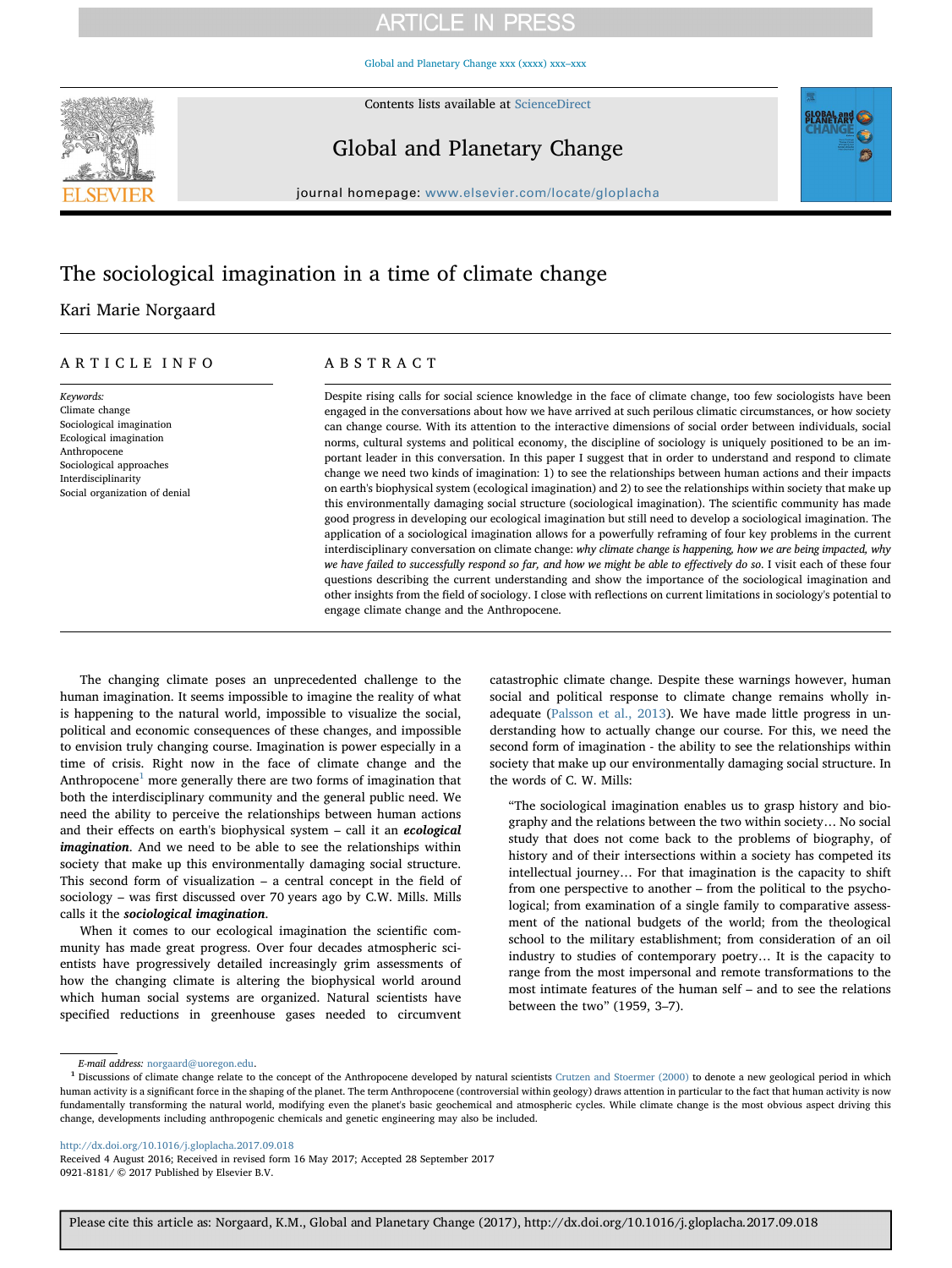But our ability to develop this form of imagination has been a harder nut to crack.

The work of natural scientists raises two kinds of questions for scholars in the social sciences and humanities. First, whether and how can we effect the needed change in emissions to avoid catastrophic climate scenarios? More specifically, what cultural, organizational and institutional shifts are needed to lower our carbon emissions? Can we tackle reducing our use of fossil fuels as a technical problem or does it involve a fundamental reorganization of society? And if so how do we begin? Secondly, how should we understand and evaluate the impacts of changes that will come and are already taking place? How is climate change exacerbating existing gender and racial inequality, and how will it do so in the near future? To what extent will climate change lead to economic and political instability? What does sea level rise mean for the future of cities? How for that matter, can we even begin to really imagine the reality of our present situation?

While these questions are addressed in part by the social science literature on climate change (itself hugely under-represented, see discussion by [Hackmann et al., 2014\)](#page-4-2), even here it is my hope that this explicit enunciation of this and a few other specific concepts from sociology will highlight the unique but as yet still omitted contributions of the discipline of sociology. For as much as knowledge and perspectives from many of the disciplines within the social sciences and humanities are imperative ([Castree, 2014, 2015; Clayton et al., 2015; Hackmann](#page-4-3) [et al., 2014; ISSC and UNESCO, 2013; Palsson et al., 2013](#page-4-3)), my focus here is upon the particular absence of and conceptual contributions of the discipline of sociology. Without a sociological imagination, most people in both the science community and the public at large currently lack the ability to see the social structure that surrounds us. And without being able to see social structure we have a very hard time answering any of the above questions. Without seeing the constraints coming from social structure we are having a hard time moving forward.

Despite appeals for both interdisciplinarity [\(Brondizio et al., 2016\)](#page-4-4) and the need for social science knowledge in the face of climate change ([ISSC and UNESCO, 2013\)](#page-4-5), to date insufficient social scientific expertise has been brought to bear in the major climate reports. Few sociologists in particular have been engaged in the discussions about how we arrived at such dangerous climate scenarios, or how society can change course. With its attention to how individuals, social norms, cultural systems and political economy interact to generate social order, the discipline of sociology is uniquely positioned amongst the social sciences to bring valuable perspectives [\(Dunlap and Brulle, 2015](#page-4-6)). Yet there is only one sociologist on the Intergovernmental Panel on Climate Change, and a recent study by the International Social Science Council found that only 3% of publications in the field were by sociologists ([ISSC and UNESCO, 2013\)](#page-4-5).<sup>[2](#page-1-0)</sup> As [Erhardt-Martinez et al. \(2015\)](#page-4-7) write,

"neither the IPCC Assessments nor the America's Climate Choices reports consider the importance of the myriad other aspects of social organization and culture: governance, power structures, political activism, labor policies, the countless drivers of consumption, the force of social routines and expectations, systems of global production, cultural values and a range of other sociological factors that shape and constrain mitigation opportunities apart from technologically focused solutions."

Progress is being made in important quarters. The International Social Science Council's 2012 report highlighting the "transformative cornerstones framework" with its six social frames in relation to global environmental change is gaining attention. Certainly the tone of the

social science critiques within the pages Nature Climate Change, Global Environmental Change and other leading interdisciplinary journals is one of increasing urgency. Without understanding relationships between the individual, cultural and political economic dimensions of social order the existing interdisciplinary conversation on social impacts and responses is best characterized by scientific imperialism, a fetishism of public opinion, and a psychological reductionism of social phenomena ([Brulle and Dunlap, 2015\)](#page-4-8). By contrast sociology and the sociological imagination in particular raise questions about the relevance of institutional and structural changes in economic, political and cultural systems. Paradigms are not only about theory and methods, but which theory and methods are congruent within existing political and economic interests. One symptom of this development of our ecological imagination relative to our sociological imagination is the recent finding that more Americans can imagine the "end of the world" than a switch from using fossil fuels or an economic order other than capitalism ([Klein, 2014](#page-4-9)). But what do we need instead?

### 1. Sociological imagination and climate crisis

Modern society as most of us know it rests on the assumption that humans are separate from nature - even that we have risen above it and are no longer vulnerable or dependent [\(Plumwood, 1993](#page-4-10)). Technological transformation in the homes keep at least middle class Westerners warm and dry whether or not they know the source of their energy, food systems have been restructured so that families and local communities need not be responsible for cultivation, and people can easily move from one place to another using cars, trains and airplanes. The convenience of all these activities comes with a conceptual price. Most of us in modern "western" contexts are alienated from our ecological worlds. We now need an ecological imagination to understand the reality of our circumstances. Making visible these relationships between humans and nature has been the focus of crucial research activity in the climate arena. Atmospheric and ecological scientists have provided important descriptive evidence for the impacts of human actions on the natural world. Yet while the connection between burning fossil fuels and alteration of the climate is understood on a general level, it can still be a challenge to visualize the relationship between driving to work and increased risk of high intensity forest fires.

We are not only alienated from our ecological conditions – unaware for example of the relationship between personal automobile use and the changing precipitation in our local communities. We have also become alienated from our social conditions – seeing our dependence on automobiles as a function of poor choices rather than corporate lobbying by the auto industry, or how our ability to reduce our carbon footprint may be constrained by our nation's foreign policy. Essentially we lack the ability to imagine social structure. As a result, most people can only imagine their impacts on the planet in the form of individualized consumer actions [\(Shove, 2010; Webb, 2012\)](#page-5-0).

The need to make this second set of relationships visible has received much less focus in the interdisciplinary conversation on climate change and the Anthropocene. While the insights from many disciplines in the social science and humanities are critically important in light of climate change, making visible the relationships the relationship between "micro," "meso," and "macro" dimensions of social order is the central project of the discipline of sociology. The application of a sociological imagination and a few other sociological concepts allows us to powerfully reframe four central questions in the current interdisciplinary conversation on climate change and the Anthropocene: why climate change is happening, how we are being impacted, why we have failed to successfully respond so far, and how we might be able to effectively do so. I visit each of these four questions describing the current understanding and show the importance of the sociological imagination and other insights from the field of sociology in providing fuller explanations. I close with some reflections on limitations in sociology's current potential to engage climate change and how sociologists might become

<span id="page-1-0"></span> $2$  Note that as we move towards a truly interdisciplinary conversation on climate change, it would not need to be sociologists per se espousing sociological concepts. Until we are in such a truly interdisciplinary scenario, the near total absence of sociologists in these key interdisciplinary spaces and the importance of the sociological concepts I emphasize here would seem to be important and worth underscoring.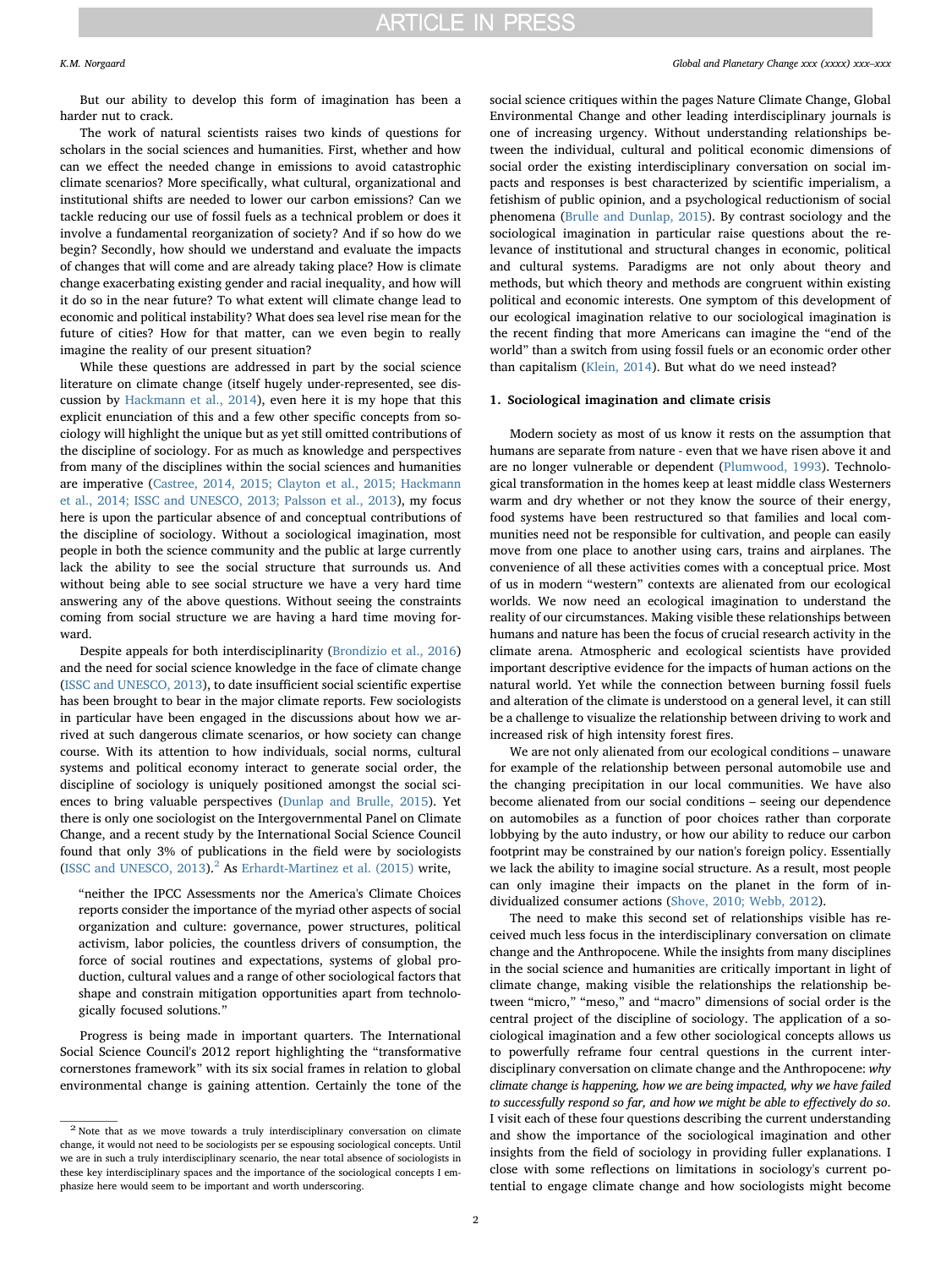more involved.

### 2. Four key sociological insights: #1 why is climate change happening?

Climate change is a result of high emissions of carbon dioxide and other greenhouse gases, but why are these emissions occurring? Despite the fact that this is a highly relevant question for social scientists generally and sociology in particular, the vast majority of theorizing and discussion on this question to date has come from natural scientists themselves. Furthermore, the vast majority of the few social scientists who are involved in this conversation come primarily from only two disciplines: economics and psychology ([ISSC and UNESCO, 2013](#page-4-5)). This dominance of natural sciences is visible in the boards of prominent University programs on "climate change and society" that are led and staffed by people with PhD's in climatology or ecology (and maybe one economist), editorial boards of interdisciplinary journals<sup>[3](#page-2-0)</sup> with similar make ups, and the above mentioned composition of the IPCC and other large scale efforts. The result has been very technical answers to the question of why climate change is happening (e.g. where emissions come from by sector), but les assessment of political factors behind emissions trajectories (such as how the fossil fuel lobby shapes the carbon intensity of our energy grid, or how cultural imaginaries constrain decision making). Although there are a variety of theoretical orientations within psychology and economics, almost all research in both disciplines takes the individual as the unit of analysis and tend to assume biological (or otherwise pre-determined) explanations for perception, cognition, and emotions. Analyses from these presumptions tend to characterize human consumptive and political behaviors as universal and inevitable phenomena, making it even more difficult to imagine that we can change.

By theorizing macro level research questions and situating individual behavior and cognition in social contexts, sociologists emphasize the role of culture and social structure in cognition, perception and emotion with respect to climate change. For example, Ulrich [Beck's](#page-4-11) [\(1992\)](#page-4-11) concept of the risk society describes how we can no longer understand the risks of the world through direct experience, but they must instead be mediated by science and technologies. [Schnaiberg's](#page-5-1) [\(1980\)](#page-5-1) concept of the treadmill of production emphasizes the need for both continued growth under capitalism, and the fact that other sectors of society especially the state and labor are also structured to continue economic growth. With macro level concepts such as the notion of the risk society and treadmill of production we can see context for both why individuals would fail to understand risks or chose high carbon emissions behaviors, as well as why the state may be unwilling to put in place economic or political incentives to reduce them.

By contrast, from a sociological standpoint, high emissions result from the reinforcing growth logics of current economic, social, political and cultural systems [\(Rosa et al., 2015\)](#page-5-2). Individuals participate in these systems, but individual understandings, values, risk assessments, actions, choices and so forth are critically constrained by their cultural, economic and political contexts. Here Durkheim's foundational term "social fact" is also helpful. For as Durkheim writes social facts are "external to the individual, but they are endued with a compelling and coercive power by virtue of which … they impose themselves … Even when in fact I can struggle free from these rules and successfully break them, it is never without being forced to fight against them. Even if in the end they are overcome, they make their constraining power sufficiently felt in the resistance that they afford. There is no innovator, even a fortunate one, whose ventures do not encounter opposition of

this kind" (1982 [1938], 50–59). As [Erhardt-Martinez et al. \(2015\)](#page-4-7) note "Social organization and culture produce variation in values among stakeholders and decision makers, variation in the perception of risks and uncertainties, differences in costs and benefits, and variation in the capacity of decision makers to implement mitigation policies" (see also [Beck, 1992; Fisher, 2006; Roberts and Parks, 2006\)](#page-4-11). Thus, in order to understand why climate change is happening we must employ a sociological imagination and address economic systems (see e.g. [Clark](#page-4-12) [and York, 2005; Foster and Clark, 2012; Foster et al., 2011; Jorgenson](#page-4-12) [et al., 2016](#page-4-12)), the military ([Nagel, 2011](#page-4-13)), institutional level interests ([Bonds, 2016; Perrow, 2010](#page-4-14)), political structures ([Ciplet et al., 2015;](#page-4-15) [Roberts and Parks, 2006; Dryzek and Stevenson, 2011](#page-4-15)), and cultural systems [\(Shove, 2010; Norgaard, 2011\)](#page-5-0). When it comes to why climate change is happening, sociological attention to the macro level of organization matters. Sociologists highlight complex patterns in the relationships between carbon dioxide emissions and economic growth ([Jorgenson and Clark, 2012; York and McGee, 2017](#page-4-16)), and important variations in the carbon intensity of nations' economic trajectories ([Jorgenson, 2014](#page-4-17)).

### 3. Sociological insight #2 how is society impacted?

The impacts of climate change on human societies are diverse and highly varied [\(Dunlap and Brulle, 2015\)](#page-4-6). On the one hand, societies are not monolithic. The impacts of changing ecological conditions including unstable weather patterns, sea level rise, intensification of wildfires and increased storm intensity are experienced very differently by communities around the globe ([Nagel, 2016](#page-4-18)). As a result, the ecological changes that undermine social activities and infrastructure simultaneously reproduce gender, racial and class inequalities in complex ways depending on social context. Much sociological attention has addressed the ways that class, gender, race, sexuality, region, and much more each influence the type and degree of exposure to direct or indirect impacts of climate change in complex ways across various scales (see e.g. [Nagel, 2016; Pellow et al., 2015\)](#page-4-18).

Climate impacts are varied not only along dimensions of inequality and vulnerability, but are also a function of interaction between material impacts and their cultural interpretations. On the material level alterations in snowpack, fire seasons and sea levels have numerous and widespread effects on human security from the expansion of diseases like malaria and increases in the intensity of natural disasters, to the creation of climate refugees. Social impacts obviously include such material threats to municipal infrastructure such as when heat waves lead to higher than expected electrical use and power grids fail. Here sociology points to the importance of factors including community cohesion or cultural attachment in shaping impacts ([Bates, 2016;](#page-4-19) [Klinenberg, 2015](#page-4-19)). At another level, sociology points us to consider the ways that climate change (and our various responses to it) may indirectly threaten democratic structures when corporate oil interests who benefit from continued high emission scenarios shape policy debates and public opinion [\(Brulle et al., 2012; Dunlap, 2013\)](#page-4-20). Sociology also points to symbolic threats from climate change to collective identity and meaning systems ([Norgaard, 2011\)](#page-4-21). Ultimately, climate change threatens the legitimacy of our present economic and political systems [\(Klein, 2014\)](#page-4-9).

### 4. Sociological insight #3 why we are not responding more effectively?

Amongst the most important questions related to climate change, the Anthropocene and the new human condition concern whether and how we can change our current course, and the related question of why we have thus far failed to do so. Climate change has already begun to jeopardize state economic resources, exacerbate social inequality, alter community structures and generate new patterns of economic and social conflict [\(Bates, 2016\)](#page-4-19). Despite the extreme seriousness of this

<span id="page-2-0"></span> $^3$  For example the boards of recently launched interdisciplinary journals such as Anthropocene and Earth's Future are composed almost entirely of natural scientists. Nature Climate Change by contrast, has a "Social Science and Policy Advisory Committee" that includes several sociologists, and has made a concerted effort to outreach to sociologists at ASA meetings.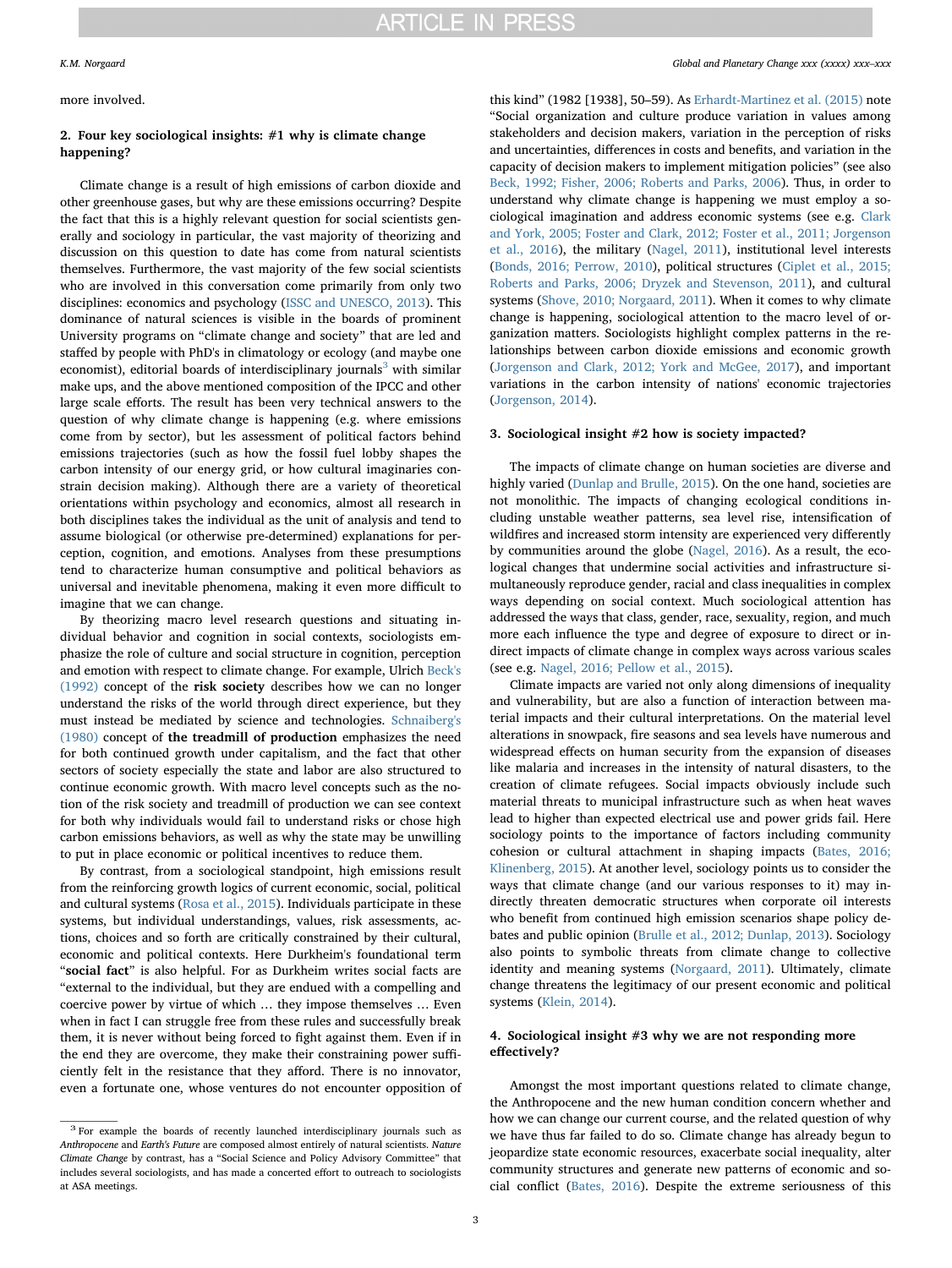global environmental problem, the pattern of meager public response – in terms of social movement activity, behavioral changes or public pressure on governments – exists worldwide. As scientific evidence for climate change pours in, public urgency and even interest in the issue fails to correspond [\(Norgaard, 2011](#page-4-21)).

For nearly twenty years the majority of research on climate change presumed information was the limiting factor in public non-response. Survey researchers repeatedly demonstrate minimal to modest levels of public interest in climate change [\(Shwom et al., 2015](#page-5-3)). Psychologists conduct experiments outlining conceptually flawed mental models and apply theories of cognitive dissonance and motivation to climate change. The thinking has been that, "if people only knew the facts," they would act differently [\(Bulkeley and Stripple, 2013](#page-4-22)). Many studies also emphasized the complexity of climate science or political economic corruption as reasons people do not adequately understand what is at stake. Each of these efforts point to important answers. However, few of their findings support either the theory that people fail to respond because they are uninformed (the 'information deficit model'), or the notion that people have stopped caring about the environment, future generations or people living in poor nations. Yet if our collective passivity comes from neither ignorance nor greed, it would seem even more irrational.

Here again, sociology's emphasis on the relationships between individuals, culture, and economic systems leads to uniquely important insights into why we have as yet been unable to respond. Social context itself can be a significant part of what makes it difficult to respond to climate change. Sociologists note how relationships between oil company executives and federal governments shape climate policy and public understanding, analyze climate skeptic misinformation campaigns and describe how even the notion of "balanced" media framing itself skews public understanding (Boykoff[, 2008\)](#page-4-23). My own work on the social organization of denial (2011) describes how in particular political economic contexts, people actually work to avoid acknowledging disturbing information in order to avoid emotions of fear, guilt and helplessness, follow cultural norms, and maintain positive conceptions of individual and national identity. Other scholarship on cultural inertia, culturally patterned receptivity [\(Fox, 2014; Fox and Rau, 2017\)](#page-4-24) and the symbolic violence of consent in the Alberta Tarsands 'petrostate' [\(Haluza-Delay, 2014](#page-4-25)) sheds much light on the profound potential for normalization of the climate threat across society. Taken together these approaches contribute important perspectives on our individual and collective ability to respond to climate change to date.

## 5. Sociological insight #4 how might we respond?

The ultimate question for human survival concerns whether we can reduce our greenhouse gas emissions, and if so how. Again, by far the majority of research on this question has focused on individual consumption and decision-making in the absence of social context. As [Erhardt-Martinez et al., 2015](#page-4-7) note, "Scholars in economics, psychology and science communication have placed the human response to climate change more centrally in their research agendas than have sociologists, with the overall result that within the larger interdisciplinary conversation about mitigation: 1) micro-level approaches have dominated the general policy and scientific discourse; 2) within this micro focus the potential role for individuals in mitigation has largely been construed in terms of their ability to reduce individual and household consumption, and 3) explanations for consumer behavior have undertheorized the role of social context in shaping consumption behavior." As a result, the potential role of individuals and especially individual consumption in social change is drastically overemphasized (see also [Maniates, 2002, Szasz, 2007, Szasz, 2011, Webb, 2012\)](#page-4-26). Approaches emphasized within the IPCC, America's Climate Choices and other high profile interdisciplinary climate reports emphasize individual consumption and decision-making, often in the absence of social context. Yet when individuals are detached from their social context, we cannot

### K.M. Norgaard *Global and Planetary Change xxx (xxxx) xxx–xxx*

account for where values or beliefs come from, and thus how they might actually change. Instead, the potential role of individuals and especially individual consumption in social change is drastically overemphasized, and there is little to no discussion of whether or how institutional, political or economic transformation might be achieved. The focus on individuals is more than a theoretical choice, it has the political function of leaving government and corporations unaccountable. An individual can take shorter hot showers but the US military remains the biggest consumer of oil in the world. Social science disciplines such as economics and psychology are more able to fit into the scientific models not only because they use individuals as the unit of analysis, but more importantly because they are compatible with existing political and economic paradigms ([Brulle and Dunlap, 2015](#page-4-8)).

In contrast, sociology points to the need for larger structural change in economic, political and cultural systems. Sociology tells us we need to be asking questions such as whether and under what circumstances social movements can mobilize citizen engagement and political pressure? Now in the face of the 2015 Paris agreement, how can communities mobilize to put pressure on city governments, local employers, and Federal entities? With sociological analyses the question becomes not how do we better educate and inform the public, but under what circumstances are people able to move beyond a sense of helplessness, guilt or fear of the future and take actions that are in their collective, long term survival interest? Climate change requires large-scale reduction of emissions, but our current political economic structure is intimately embedded in our petroleum- based economy. We need democratic engagement and response, yet individuals retreat out of a sense of helplessness. Part of what presently makes people feel helpless is an assessment of this very serious problem in a context where only individual action and not social structures are understood as shaping outcomes. We therefore need to develop a sociological imagination and focus more attention on the strategic opportunities that individuals may be able to employ to effect larger scale social change from their various social locations.

Individual people can get involved in local political efforts. Even talking about climate change with family and friends is an important way to break cultural norms of silence. Although they are insufficient in isolation, local efforts to make climate change visible in one's community such as developing climate ordinances, creating statewide carbon plans and other efforts to reduce emissions at the county and regional levels are important. Each of these actions strengthens existing community ties, identity and sense of place. As such they may provide a key for breaking through climate denial from the ground up. There is already a global movement building for communities to uncover how climate change is manifesting in their local contexts. Local political renewal cannot be enough to combat climate change on its own, but especially now in the context of large-scale international efforts, local mobilization is an important next step for individuals in renewing the democratic process on the ground. As people participate in thinking about what is happening in their own locale and how they will respond, they will begin to see why the facts of climate change matter to them and to develop a sociological imagination at the same time as they reconnect the rifts in time and space that have constructed climate change as only a distant issue. Working together, people can over time create the supportive community that is a necessary (though hardly sufficient) condition for facing large fears about the future and engaging in large-scale social change.

There may be some who read my reflections on the importance of sociology as an appeal for a return to disciplinarity. This is not my intention. Rather, in order for us to develop an effective response to climate change, there are key insights from the discipline of sociology that have not as yet been engaged, namely 1) the reality and operation of social structure at multiple dimensions of social order from the individual to the cultural and large scale, and 2) the ability to see the relationship between these so-called micro, meso and macro dimensions of social order. Such conversations about the nature and operation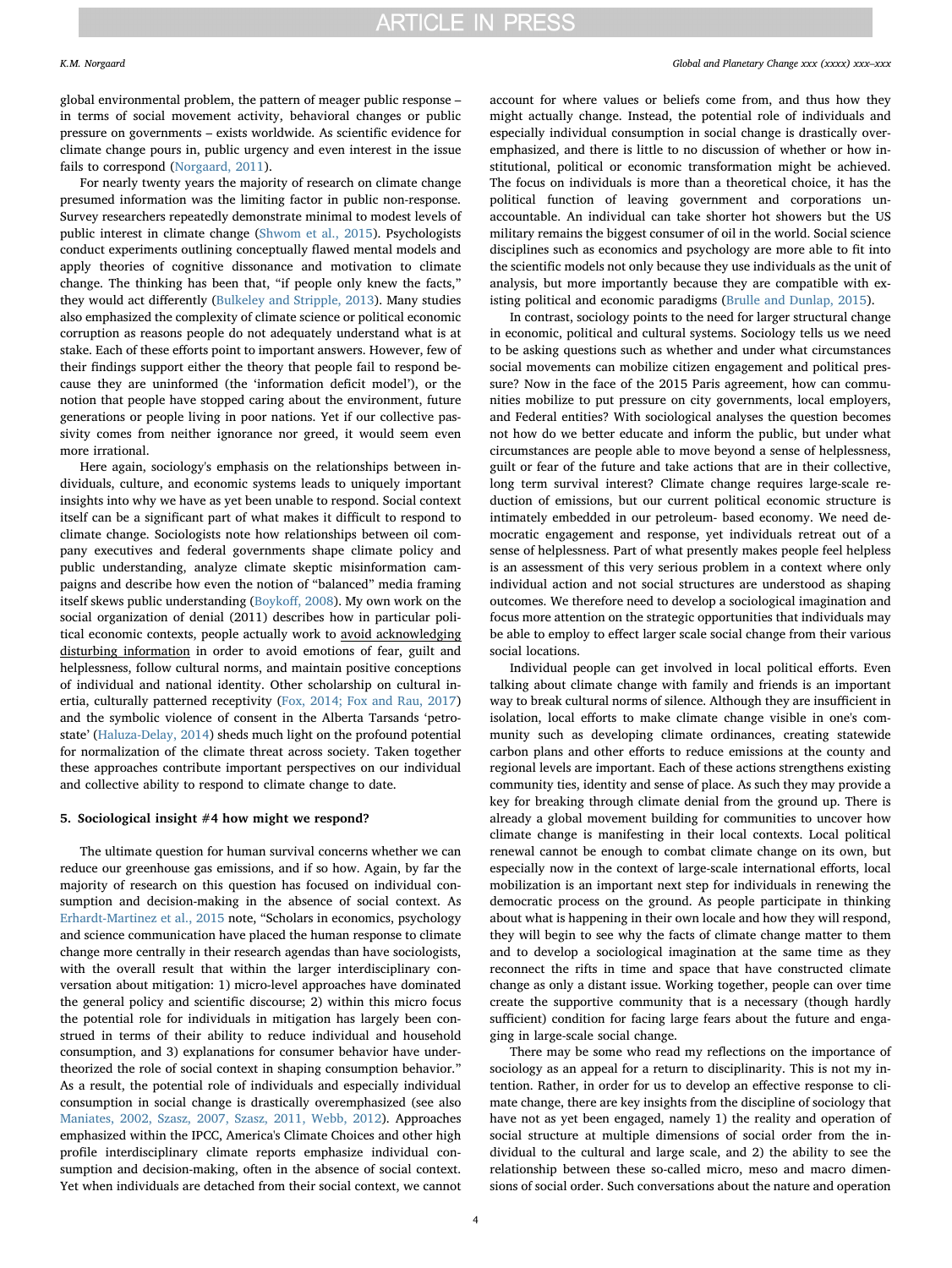of power in the shaping of culture, economics, values, beliefs or knowledge production have been less palatable for natural scientists especially. Yet without them, we cannot move forward.

### 6. A call for sociologists

Just as the interdisciplinary social science conversation has been slow to engage sociological approaches to climate inaction, the discipline of sociology has unfortunately been surprisingly silent on the implications of climate change for sociological theory and practice. As of this writing in 2017, climate change has only once been the subject of a plenary session at the American Sociological Association meetings (in 2014), was not mentioned in a Presidential address until 2016, and only a few sociologists outside of the subfield of environmental sociology have applied their expertise to the issue. We sit on the brink of the most profound social dislocation since the founding of our discipline, yet all but a few are doing "sociology as usual." There is work to be done here as well.

There are historical reasons for sociology's short-sightedness. The discipline emerged at the height of the modernist myth that humans had overcome natural "limits." It was presumed that the natural world was no longer a relevant influence on social outcomes [\(Brulle, 2015](#page-4-27)). The central concern of this new discipline was to understand the novel forms of social order that were emerging with modern capitalism – especially those in the rapidly growing urban areas. Founding father Emile Durkheim specifically called for a focus on "social facts." But as the social dimensions of climate change become evident – thanks in large part to a still modest number of environmental sociologists – the lack of attention paid to this urgent situation by mainstream sociologists is appalling. Just as those in the scientific community struggle to see social structure, it is time now for sociologists to develop an ecological imagination. Things have recently begun to change. The American Sociological Association's Task Force on Climate Change released its important report Climate Change and Society: Sociological Perspectives [\(Dunlap and Brulle, 2015\)](#page-4-6) at the 2015 annual meeting, and a solid collection of sociological work on climate change is emerging.

Given these factors - and assuming academic discourse can indeed influence public understanding or social policy - it would seem that our collective interdisciplinary task is twofold. First, the natural scientific community needs to move beyond scientific imperialism and truly engage sociologists and other scholars in the social sciences outside economics – in short to develop a sociological imagination. Our paradigms and methodologies are different, but they are urgently needed. Now is the time for natural scientists to read our task force report, consult with sociologists on policy directives and involve more sociologists and other social scientists on the IPCC, journal editorial boards and interdisciplinary academic institutes. Sociologists in turn, need to more broadly engage the material and symbolic importance of environmental problems, climate change and the Anthropocene in our research agendas, learn more about the natural science dimension of what we are up against, be more vocal in getting our research findings to the media and even perhaps invite a few more natural scientists to our meetings.

### References

<span id="page-4-19"></span>[Bates, Diane, 2016. Superstorm Sandy: The inevitable destruction and reconstruction of](http://refhub.elsevier.com/S0921-8181(16)30326-5/rf0005) [the Jersey Shore. Rutgers University Press, pp. 2016.](http://refhub.elsevier.com/S0921-8181(16)30326-5/rf0005)

<span id="page-4-11"></span>[Beck, Ulrich, 1992. Risk Society: Towards a New Modernity. Translated by Mark Ritter.](http://refhub.elsevier.com/S0921-8181(16)30326-5/rf0010) [Sage, London.](http://refhub.elsevier.com/S0921-8181(16)30326-5/rf0010)

- <span id="page-4-14"></span>[Bonds, Eric, 2016. Beyond denialism: think tank approaches to climate change. Sociol.](http://refhub.elsevier.com/S0921-8181(16)30326-5/rf0015) [Compass 10 \(4\), 306](http://refhub.elsevier.com/S0921-8181(16)30326-5/rf0015)–317.
- <span id="page-4-23"></span>Boykoff[, Maxwell, 2008. Lost in Translation? The United States television news coverage](http://refhub.elsevier.com/S0921-8181(16)30326-5/rf0020) [of anthropogenic climate change 1995](http://refhub.elsevier.com/S0921-8181(16)30326-5/rf0020)–2004. Climate Change 86, 1–11.
- <span id="page-4-4"></span>[Brondizio, E.S., O'Brien, K., Bai, X., Biermann, F., Ste](http://refhub.elsevier.com/S0921-8181(16)30326-5/rf0025)ffen, W., Berkhout, F., Cudennec, C., [Lemos, M.C., Wolfe, A., Palma-Oliveira, J., Chen, C.T.A., 2016. Re-conceptualizing](http://refhub.elsevier.com/S0921-8181(16)30326-5/rf0025)

<span id="page-4-27"></span>[the Anthropocene: a call for collaboration. Glob. Environ. Chang. 39, 318](http://refhub.elsevier.com/S0921-8181(16)30326-5/rf0025)–327. [Brulle, Robert J., 2015. Sociological theory after the end of nature. In: Emerging Trends in](http://refhub.elsevier.com/S0921-8181(16)30326-5/rf0030)

### K.M. Norgaard *Global and Planetary Change xxx (xxxx) xxx–xxx*

[the Social and Behavioral Sciences: An Interdisciplinary, Searchable, and Linkable](http://refhub.elsevier.com/S0921-8181(16)30326-5/rf0030) [Resource, pp. 1](http://refhub.elsevier.com/S0921-8181(16)30326-5/rf0030)–14.

- <span id="page-4-8"></span>Brulle, Robert, Dunlap, Riley, 2015. "Introduction" [to Dunlap. In: Riley, E., Brulle, Robert](http://refhub.elsevier.com/S0921-8181(16)30326-5/rf0035) [J. \(Eds.\), Sociological Perspectives on Climate Change. Oxford University Press, New](http://refhub.elsevier.com/S0921-8181(16)30326-5/rf0035) [York.](http://refhub.elsevier.com/S0921-8181(16)30326-5/rf0035)
- <span id="page-4-20"></span>[Brulle, Robert J., Carmichael, Jason, Craig Jenkins, J., 2012. Shifting public opinion on](http://refhub.elsevier.com/S0921-8181(16)30326-5/rf0040) [climate change: an empirical assessment of factors in](http://refhub.elsevier.com/S0921-8181(16)30326-5/rf0040)fluencing concern over climate change in the US, 2002–[2010. Clim. Chang. 114 \(2\), 169](http://refhub.elsevier.com/S0921-8181(16)30326-5/rf0040)–188.
- <span id="page-4-22"></span>[Bulkeley, Harriet, Stripple, Johannes, 2013. Towards a critical social science of climate](http://refhub.elsevier.com/S0921-8181(16)30326-5/rf0045) [change? In: Stripple, Bulkeley \(Eds.\), Governing the Climate: New Approaches to](http://refhub.elsevier.com/S0921-8181(16)30326-5/rf0045) [Rationality, Power and Politics. Cambridge University Press, pp. 243](http://refhub.elsevier.com/S0921-8181(16)30326-5/rf0045)–259.
- <span id="page-4-3"></span>Castree, Noel, 2014. Dangerous Knowledge and Global Environmental Change: Whose Epistemologies Count? EnviroSociety (14 November). [www.envirosociety.org/2014/](http://www.envirosociety.org/2014/11/dangerous-knowledge-and-global-environmental-change) [11/dangerous-knowledge-and-global-environmental-change.](http://www.envirosociety.org/2014/11/dangerous-knowledge-and-global-environmental-change)
- [Castree, Noel, 2015. Geographers and the discourse of an Earth transformed: in](http://refhub.elsevier.com/S0921-8181(16)30326-5/rf0055)fluencing [the intellectual weather or changing the intellectual climate? Geogr. Res. 53 \(3\),](http://refhub.elsevier.com/S0921-8181(16)30326-5/rf0055) 244–[254](http://refhub.elsevier.com/S0921-8181(16)30326-5/rf0055).
- <span id="page-4-15"></span>[Ciplet, David, Timmons Roberts, J., Khan, Mizan R., 2015. Power in a Warming World:](http://refhub.elsevier.com/S0921-8181(16)30326-5/rf0060) [The New Global Politics of Climate Change and the Remaking of Environmental](http://refhub.elsevier.com/S0921-8181(16)30326-5/rf0060) [Inequality. MIT Press](http://refhub.elsevier.com/S0921-8181(16)30326-5/rf0060).
- <span id="page-4-12"></span>[Clark, Brett, York, Richard, 2005. Carbon metabolism: global capitalism, climate change,](http://refhub.elsevier.com/S0921-8181(16)30326-5/rf0065) [and the biospheric rift. Theory Soc. 34 \(4\), 391](http://refhub.elsevier.com/S0921-8181(16)30326-5/rf0065)–428.
- [Clayton, S., Devine-Wright, P., Stern, P.C., Whitmarsh, L., Carrico, A., Steg, L., Swim, J.,](http://refhub.elsevier.com/S0921-8181(16)30326-5/rf0070) [Bonnes, M., 2015. Psychological research and global climate change. Nat. Clim.](http://refhub.elsevier.com/S0921-8181(16)30326-5/rf0070) [Chang. 5 \(7\), 640](http://refhub.elsevier.com/S0921-8181(16)30326-5/rf0070)–646.
- <span id="page-4-1"></span>[Crutzen, P.J., Stoermer, E.F., 2000. The](http://refhub.elsevier.com/S0921-8181(16)30326-5/rf0075) 'Anthropocene'. Glob. Chang. Newsl. 41, 17–18. [Dryzek, John S., Stevenson, Hayley, 2011. Global democracy and earth system govern](http://refhub.elsevier.com/S0921-8181(16)30326-5/rf0080)[ance. Ecol. Econ. 70 \(11\), 1865](http://refhub.elsevier.com/S0921-8181(16)30326-5/rf0080)–1874.
- [Dunlap, Riley E., 2013. Climate change skepticism and denial: an introduction. Am.](http://refhub.elsevier.com/S0921-8181(16)30326-5/rf0085) [Behav. Sci. 0002764213477097](http://refhub.elsevier.com/S0921-8181(16)30326-5/rf0085).
- <span id="page-4-6"></span>[Dunlap, Riley, Brulle, Robert, 2015. Sociological Perspectives on Climate Change \(Report](http://refhub.elsevier.com/S0921-8181(16)30326-5/rf0090) of [the ASA Task Force on Sociology and Global Climate Change\). Oxford University](http://refhub.elsevier.com/S0921-8181(16)30326-5/rf0090) [Press, New York](http://refhub.elsevier.com/S0921-8181(16)30326-5/rf0090).

<span id="page-4-7"></span>[Erhardt-Martinez, Karen, Rudel, Thomas, Norgaard, Kari, Broadbent, Je](http://refhub.elsevier.com/S0921-8181(16)30326-5/rf0100)ffrey, 2015. [Mitigating climate change: sociological perspectives. In: Dunlap, Riley E., Brulle,](http://refhub.elsevier.com/S0921-8181(16)30326-5/rf0100) [Robert J. \(Eds.\), Sociological Perspectives on Climate Change \(Report of the ASA Task](http://refhub.elsevier.com/S0921-8181(16)30326-5/rf0100) [Force on Sociology and Global Climate Change\). Oxford University Press, New York.](http://refhub.elsevier.com/S0921-8181(16)30326-5/rf0100)

- [Fisher, Dana, 2006. Bringing the material back in: understanding the United States po](http://refhub.elsevier.com/S0921-8181(16)30326-5/rf0105)[sition on climate change. Sociol. Forum 21, 467](http://refhub.elsevier.com/S0921-8181(16)30326-5/rf0105)–494.
- [Foster, John Bellamy, Clark, Brett, 2012. The planetary emergency. Mon. Rev. 64 \(7\),](http://refhub.elsevier.com/S0921-8181(16)30326-5/rf0110) 1–[25.](http://refhub.elsevier.com/S0921-8181(16)30326-5/rf0110)
- [Foster, John Bellamy, Clark, Brett, York, Richard, 2011. The Ecological Rift: Capitalism's](http://refhub.elsevier.com/S0921-8181(16)30326-5/rf0115) [War on the Earth. NYU Press](http://refhub.elsevier.com/S0921-8181(16)30326-5/rf0115).
- <span id="page-4-24"></span>[Fox, Emmet, 2014. Society, Power and Climate Change Dissertation National University](http://refhub.elsevier.com/S0921-8181(16)30326-5/rf0120) [of Ireland, Galway. pp. 2014.](http://refhub.elsevier.com/S0921-8181(16)30326-5/rf0120)
- [Fox, Emmet, Rau, Henrike, 2017. Disengaging citizens? Climate change communication](http://refhub.elsevier.com/S0921-8181(16)30326-5/rf0125) [and public receptivity. Ir. Pol. Stud. 32 \(2\), 224](http://refhub.elsevier.com/S0921-8181(16)30326-5/rf0125)–246.
- [Jorgenson, A.K., Schor, J.B., Knight, K.W., Huang, X., 2016. Domestic inequality and](http://refhub.elsevier.com/S0921-8181(16)30326-5/rf2015) [carbon emissions in comparative perspective. In: Sociological Forum, \(Vol. 31, No.](http://refhub.elsevier.com/S0921-8181(16)30326-5/rf2015) S1, pp. 770–[786\) \(September\)](http://refhub.elsevier.com/S0921-8181(16)30326-5/rf2015).
- <span id="page-4-2"></span>[Hackmann, Heide, Moser, Susanne C., Clair, Asuncion Lera St, 2014. The social heart of](http://refhub.elsevier.com/S0921-8181(16)30326-5/rf0130) [global environmental change. Nat. Clim. Chang. 4 \(8\), 653](http://refhub.elsevier.com/S0921-8181(16)30326-5/rf0130)–655.
- <span id="page-4-25"></span>[Haluza-Delay, Randolph, 2014. Giving Consent in the Petrostate: Hegemony and Alberta](http://refhub.elsevier.com/S0921-8181(16)30326-5/rf0135) [Oil Sands. 4. University of Toronto Information Technology Services, pp. 1.](http://refhub.elsevier.com/S0921-8181(16)30326-5/rf0135)
- <span id="page-4-5"></span>[ISSC, UNESCO, 2013. World Social Science Report 2013: Changing Global Environments.](http://refhub.elsevier.com/S0921-8181(16)30326-5/rf0140) [142 OECD Publishing and UNESCO Publishing, Paris, France](http://refhub.elsevier.com/S0921-8181(16)30326-5/rf0140).
- <span id="page-4-17"></span>[Jorgenson, Andrew K., 2014. Economic development and the carbon intensity of human](http://refhub.elsevier.com/S0921-8181(16)30326-5/rf0145) [well-being. Nat. Clim. Chang. 4 \(3\), 186](http://refhub.elsevier.com/S0921-8181(16)30326-5/rf0145)–189.
- <span id="page-4-16"></span>[Jorgenson, Andrew K., Clark, Brett, 2012. Are the economy and the environment de](http://refhub.elsevier.com/S0921-8181(16)30326-5/rf0150)[coupling? A Comparative international study, 1960](http://refhub.elsevier.com/S0921-8181(16)30326-5/rf0150)–2005 1. Am. J. Sociol. 118 (1), 1–[44.](http://refhub.elsevier.com/S0921-8181(16)30326-5/rf0150)
- <span id="page-4-9"></span>[Klein, Naomi, 2014. This changes everything: capitalism vs. the climate. In: Simon and](http://refhub.elsevier.com/S0921-8181(16)30326-5/rf0155) [Schuster](http://refhub.elsevier.com/S0921-8181(16)30326-5/rf0155).
- [Klinenberg, Eric, 2015. Heat Wave: A social Autopsy of Disaster in Chicago. University of](http://refhub.elsevier.com/S0921-8181(16)30326-5/rf0160) [Chicago Press.](http://refhub.elsevier.com/S0921-8181(16)30326-5/rf0160)
- <span id="page-4-26"></span>[Maniates, M., 2002. Individualization buy a bike, plant a tree, save the world? In:](http://refhub.elsevier.com/S0921-8181(16)30326-5/rf0165) [Princeton, T., Maniates, M., Conca, K. \(Eds.\), Confronting Consumption. MIT Press,](http://refhub.elsevier.com/S0921-8181(16)30326-5/rf0165) [pp. 43](http://refhub.elsevier.com/S0921-8181(16)30326-5/rf0165)–66.
- <span id="page-4-13"></span>[Nagel, Joane, 2011. Climate change, public opinion, and the military security complex.](http://refhub.elsevier.com/S0921-8181(16)30326-5/rf0170) [Sociol. Q. 52 \(2\), 203](http://refhub.elsevier.com/S0921-8181(16)30326-5/rf0170)–210.

<span id="page-4-18"></span>[Nagel, Joane, 2016. Gender and Climate Change: Impacts, Science, Policy Routledge](http://refhub.elsevier.com/S0921-8181(16)30326-5/rf0175).

- <span id="page-4-21"></span>[Norgaard, Kari Marie, 2011. Living in Denial: Climate Change, Emotions and Everyday](http://refhub.elsevier.com/S0921-8181(16)30326-5/rf0185) [Life. MIT Press](http://refhub.elsevier.com/S0921-8181(16)30326-5/rf0185).
- <span id="page-4-0"></span>[Palsson, G., Szerszynski, B., Sörlin, S., Marks, J., Avril, B., Crumley, C., Hackmann, Heide,](http://refhub.elsevier.com/S0921-8181(16)30326-5/rf0190) [Holm, Poul, Ingram, John, Kirman, Alan, Buend](http://refhub.elsevier.com/S0921-8181(16)30326-5/rf0190)ı'a, Mercedes Pardo, Weehuizen, Rifka, 2013. Reconceptualizing the 'Anthropos' [in the Anthropocene: integrating the](http://refhub.elsevier.com/S0921-8181(16)30326-5/rf0190) [social sciences and humanities in global environmental change research. Environ. Sci.](http://refhub.elsevier.com/S0921-8181(16)30326-5/rf0190) [Pol. 28, 3](http://refhub.elsevier.com/S0921-8181(16)30326-5/rf0190)–13.
- [Pellow, David, et al., 2015. Climate justice. In: Dunlap, Riley E., Brulle, Robert J. \(Eds.\),](http://refhub.elsevier.com/S0921-8181(16)30326-5/rf0195) [Sociological Perspectives on Climate Change \(Report of the ASA Task Force on](http://refhub.elsevier.com/S0921-8181(16)30326-5/rf0195) [Sociology and Global Climate Change\). Oxford University Press, New York.](http://refhub.elsevier.com/S0921-8181(16)30326-5/rf0195)

[Perrow, Charles, 2010. Organisations and global warming. In: Constance Lever-Tracy](http://refhub.elsevier.com/S0921-8181(16)30326-5/rf0200) [\(Ed.\), Routledge Handbook of Climate Change and Society, Routledge, pp. 59](http://refhub.elsevier.com/S0921-8181(16)30326-5/rf0200)–77.

<span id="page-4-10"></span>Plumwood, [Val, 1993. Feminism and the Mastery of Nature. Routledge, London.](http://refhub.elsevier.com/S0921-8181(16)30326-5/rf0205)

[Roberts, J.T., Parks, Bradley C., 2006. A Climate of Injustice: Global Inequality, North-](http://refhub.elsevier.com/S0921-8181(16)30326-5/rf0210)[South Politics, and Climate Policy. MIT Press, Cambridge, MA.](http://refhub.elsevier.com/S0921-8181(16)30326-5/rf0210)